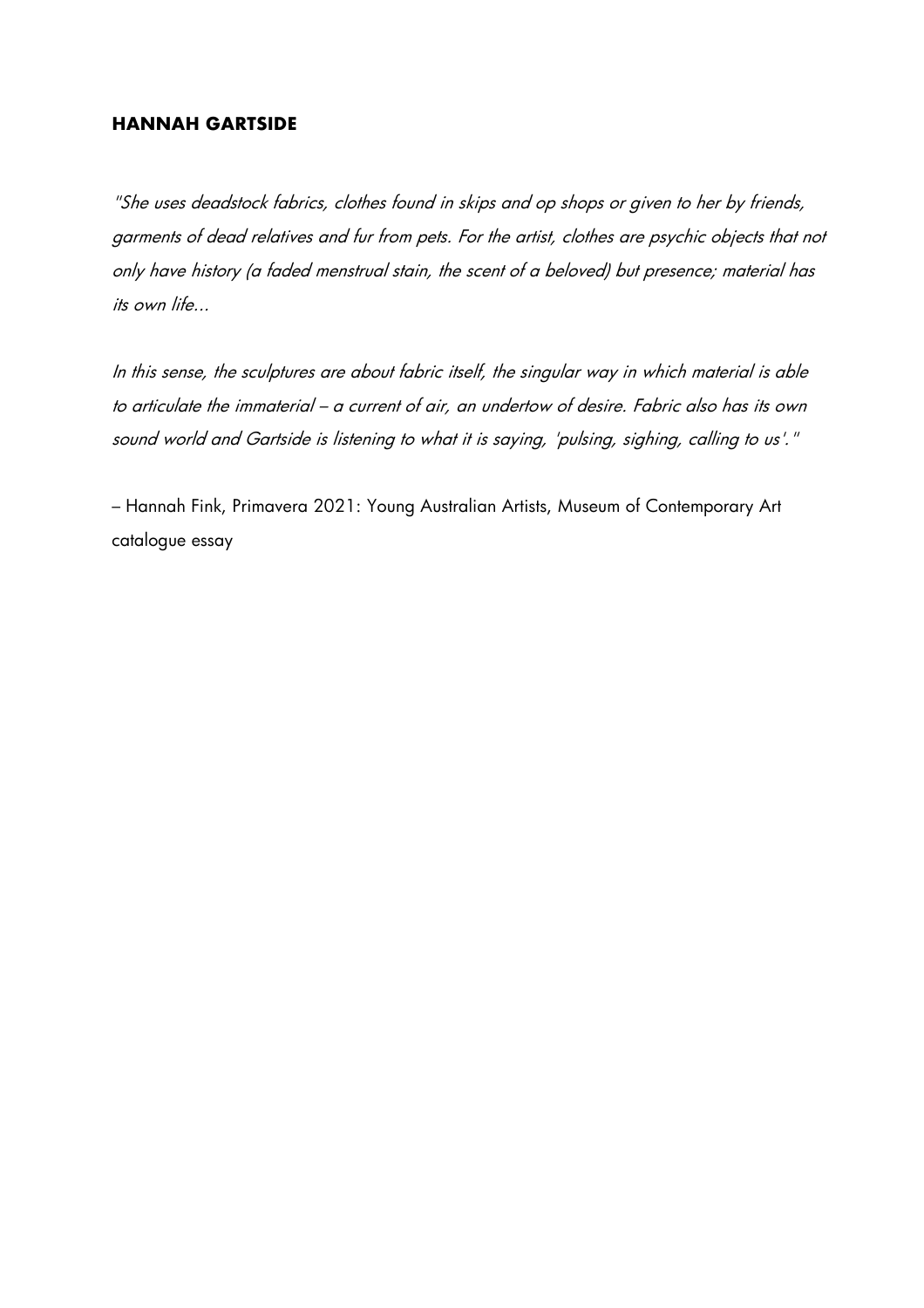### **HANNAH GARTSIDE**

Born London (UK) 1987 Lived Meeanjin/Brisbane 1993-2013 Lives and works in Naarm/Melbourne, Australia since 2014

Represented by Tolarno Galleries

### **EDUCATION**

2019 First Class Honours, Bachelor of Fine Art (Sculpture and Spatial Practice), Victorian College of the Arts, University of Melbourne

2016 Bachelor of Fine Art (Sculpture and Spatial Practice), Victorian College of the Arts, University of Melbourne

2010 Honours, Bachelor of Fine Art (Fashion Design) Queensland University of Technology 2007 Bachelor of Fine Art (Fashion Design) Honours, Queensland University of Technology

### **SOLO EXHIBITIONS**

#### **2019**

Fantasies (2), Ararat Gallery TAMA, Victoria

### **2018**

Mia and Skye in the Sleepover, Blindside, Play Screen, Victoria Fantasies, Metro Arts Gallery, Queensland

### **2016**

Felt and Held, George Paton Gallery, Victoria

### **GROUP EXHIBITIONS**

#### **2022**

(Upcoming) Text Tile, Caves Gallery, Victoria (Upcoming) Ellen José Art Award, Bayside Gallery, Victoria Improper Structures, Creo Melbourne, Victoria

### **2021**

Leftover Love, Australian Tapestry Workshop, Victoria Fresh Materials: New Australian Textile Art, Townsville City Galleries, Queensland Primavera: Young Australian Artists, Museum of Contemporary Art, New South Wales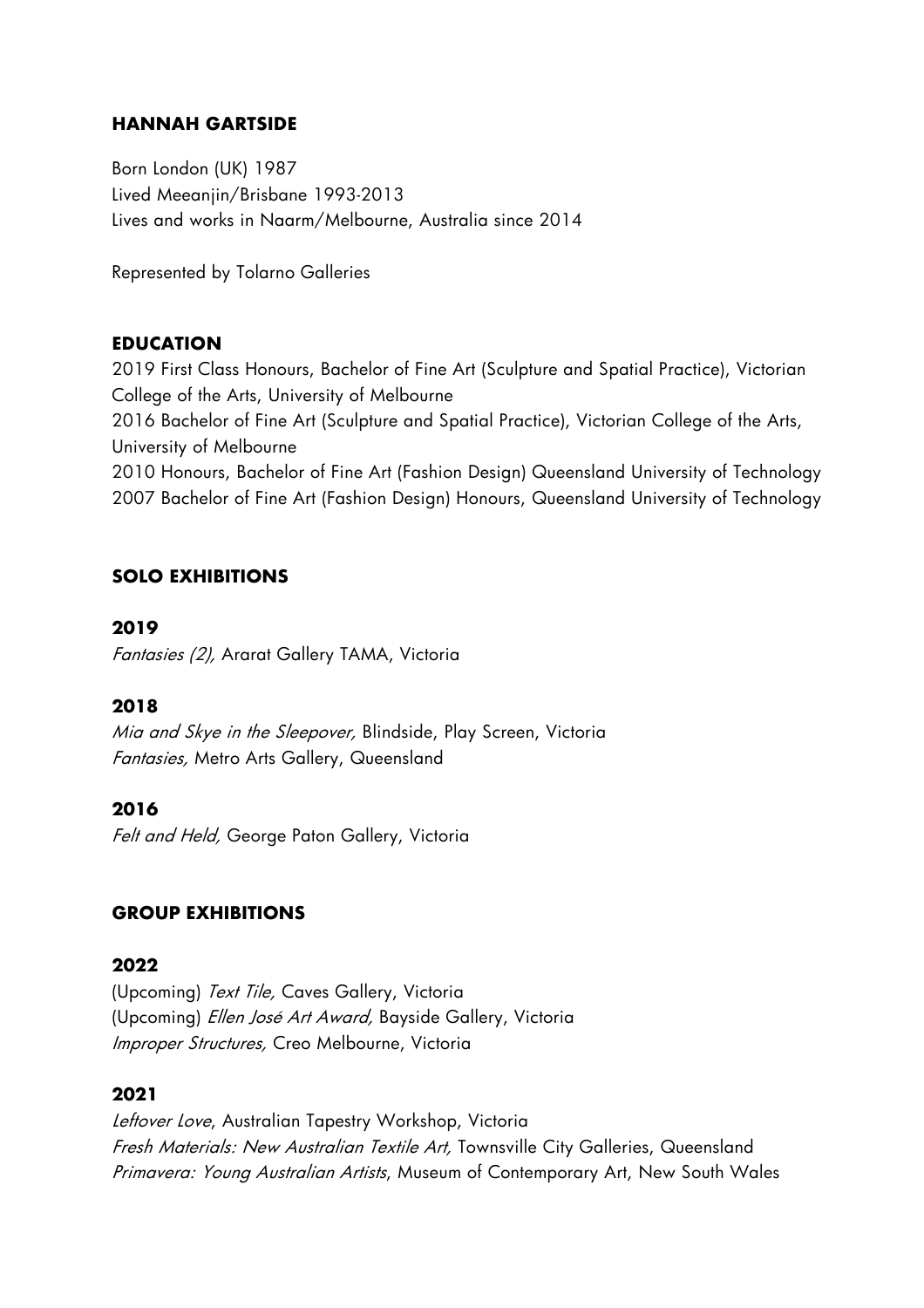Clove Hitch, Sawtooth ARI, Tasmania

### **2020**

A Family Album, Town Hall Gallery, Victoria Making Art Work, Institute of Modern Art (Belltower), Queensland RAZZLE DAZZLE, Brisbane City Council Outdoor Gallery, Queensland Fun Room, Wangaratta Art Gallery, Victoria

### **2019**

Four Letter Word, Artbank, New South Wales Performing Textiles, Ian Potter Museum of Art, Victoria

### **2018**

Beyond Reason, QUT Art Museum, Queensland Lucky Charm, Bayside Arts and Cultural Centre, Victoria Dress Code, Museum of Brisbane, Queensland Home Made Good, The Johnston Collection, Victoria This Wild Song, Town Hall Gallery, Hawthorn, Victoria This Wild Song, Australian High Commission, Singapore

#### **2017**

Objective Memory, KINGS ARI, Melbourne CBD (including a Tactile Tour for visually impaired members of the public) Hatched, Perth Institute of Contemporary Art, Western Australia Fresh!, Craft Victoria, Melbourne

#### **2013**

EN MASSE, Fish Lane Studios, Brisbane

#### **2010**

Echo Echo, QUT Art Museum, Brisbane

#### **2008**

Re-Making Brisbane Square Library, Brisbane (collaboration with Monika Holgar, using deaccessioned historical garments donated from the National Trust) Shape of Things to Come The Block, QUT, Queensland

#### **2007**

ARC Art Craft and Design Biennale QUT Art Museum Green is the New Black - Artisan Gallery, Brisbane Viewfinder, Metro Arts, Brisbane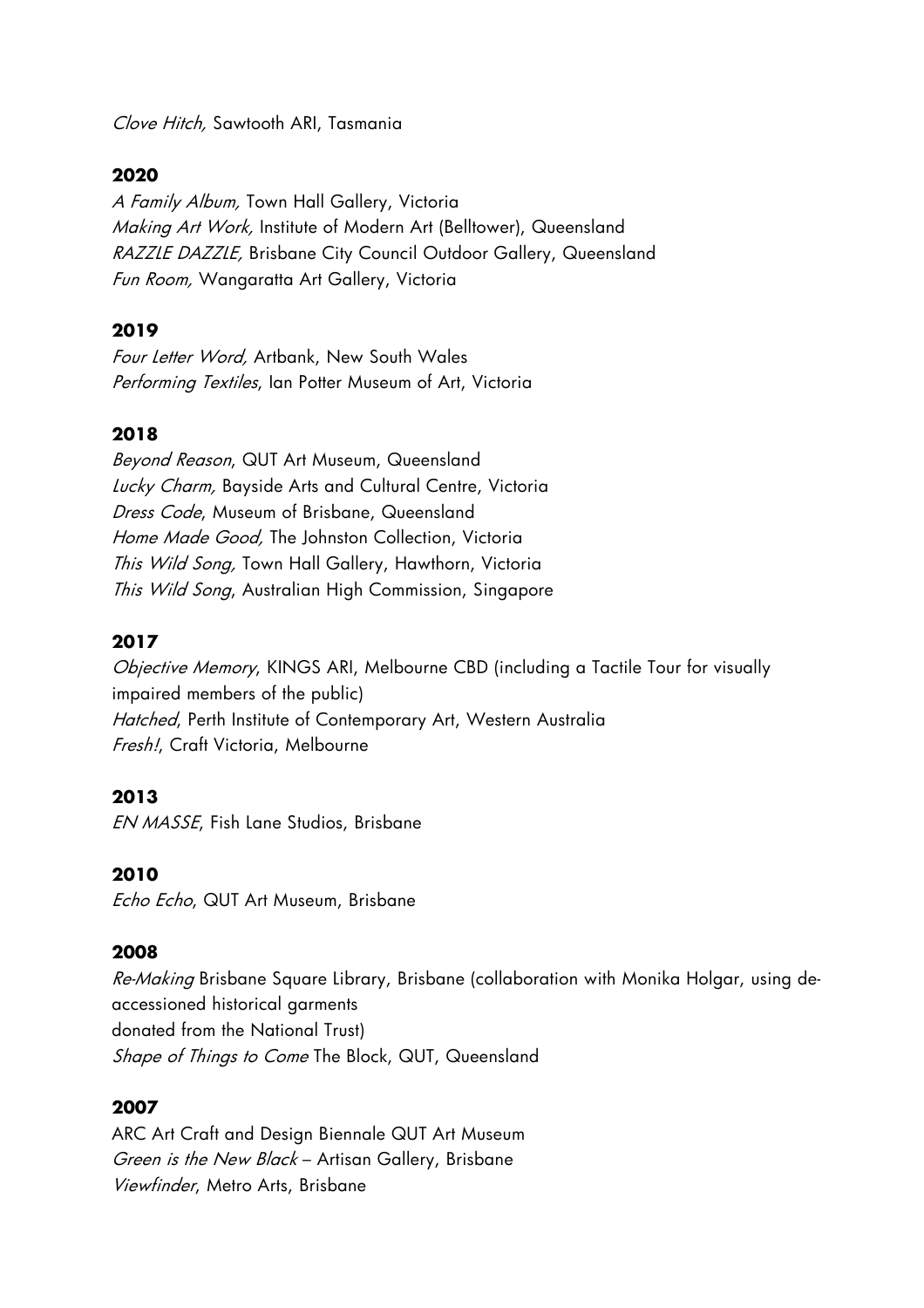## **AWARDS, RESIDENCIES, GRANTS**

# **2021**

Sustaining Creative Workers Grant, Creative Victoria Quick Response Arts Grant, Creative Development, City of Melbourne

# **2020**

Create Grant, Australian Council for the Arts Ian Potter Cultural Trust Grant (international mentorship- postponed) Individual Development Grant, Moreland City Council (international mentorship- postponed) Australian Tapestry Workshop residency, South Melbourne, VIC

# **2019**

Winner, National Gallery of Victoria Women's Association Award (VCA Grad Show) Finalist, Victorian Craft Awards, Craft Victoria Finalist, Wangaratta Contemporary Textile Award, Wangaratta Art Gallery

## **2017**

Varda Artist Residency, Sausalito, California, USA Individual Development Grant, Moreland City Council Finalist, Fischer's Ghost Art Award, Campbelltown Art Centre, New South Wales Finalist, Wangaratta Contemporary Textile Award, Wangaratta Art Gallery, Victoria Finalist, Victorian Craft Awards, Craft Victoria Finalist, Contemporary Sculpture Association Graduate Survey Show, Yarra Sculpture Gallery, Abbotsford

# **2016**

Winner, Mary & Lou Senini Student Art Award (Textiles) McClelland Gallery & Sculpture Park Winner, National Gallery of Victoria Women's Association Award (VCA Grad Show)

# **COLLECTIONS**

Artbank Wangaratta Art Gallery

# **SELECTED WORKSHOPS / TALKS**

## **2021**

Co-presenter 'You are an artist and that is how you have to live', 1.5 hour lecture/discussion, for recent VCA graduates, presented with artist Georgia Spain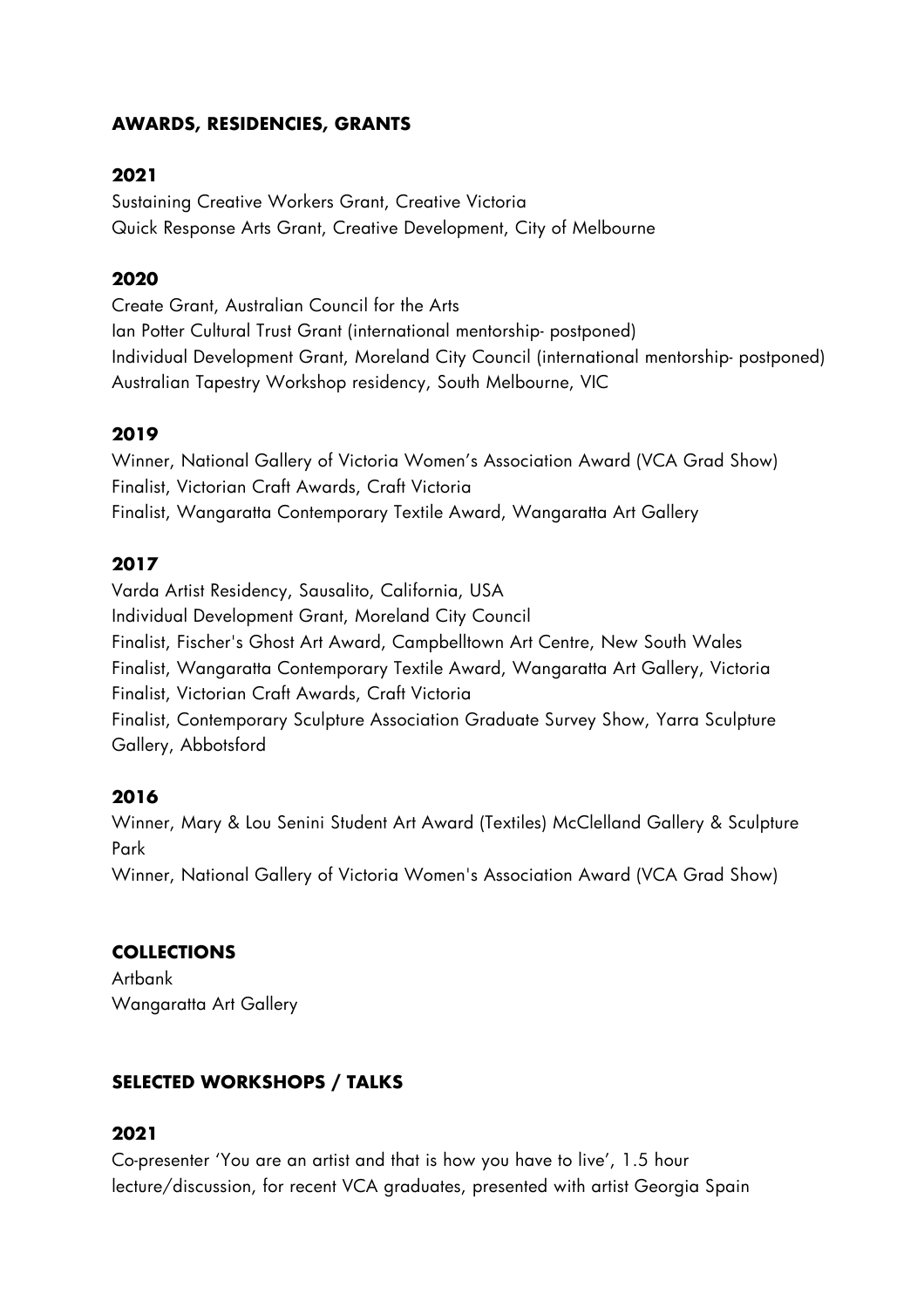Workshop facilitator, Rising Festival, Museo Areo Solar project (4 workshops with participants from schools, community groups, and staff and students from University of Melbourne, run in collaboration with the Science Gallery)

Guest lecture at Coll Arts, Fashion Design and Sustainability 1st year students

# **2020**

'Repeating Pattern' online workshop for VCA/MCM students at University of Melbourne Making Art Work, commission 'Knowing Fabric' 45 minute live-stream performance lecture, Institute of Modern Art

# **2019**

Poem reading with Kate Woodcroft for artist Sarah Poulgrain's event 'A set of new skills', Institute of Modern Art Children's Workshops facilitator, Footscray Community Arts Centre

# **2018**

Guest lecture and tutorials at Queensland University of Technology for BFA 4th year Fashion Design degree students

# **2017**

Presenter at Textile Fibre Forum at Wangaratta Art Gallery

# **PUBLICATIONS**

Making Art Work, Knowing Fabric: Performance Lecture, Contributors: Llewellyn Millhouse, Liz Nowell, Tulleah Pearce, Sophia Nampitjinpa Sambono, Sarah Thomson, Ian Were, Sarah Werkmeister, Yen-Rong Wong, 2021, Institute of Modern Art: Brisbane Art Starts Here: 40 Years of Metro Arts, Wear and tear with Autumn Royal, 2020, Metro Arts: Queensland, p.90-91 Peppermint Magazine, let slip, Issue 48 Summer 2020, p.52-53 Art Collector, Undiscovered, Sophia Cai, April-June 2020, p.108-109 Vogue Living Australia, Melbourne Makers, Annmarie Kiely, Nov/Dec 2018, p.88 Down Under Textiles, *Fantasies*, Kate Ozko, Issue 34 2018, p.36-39 Art News New Zealand, Art is a Way of Life, Claire Ulenberg, Summer 2017, p.106-109

## **ONLINE PUBLICATIONS**

ArteMorbida, 2022, Hannah Gartside Interview with Barbara Pavan Art Guide, November 2021, Hannah Gartside's fabric of time Feature by Briony Downes Art Guide, November 2021, Smartphone Snaps Feature by Minna Gilligan Making Art Work, 2020, A place of contact: Hannah Gartside's Knowing Fabric Essay by Jacquie Chlanda